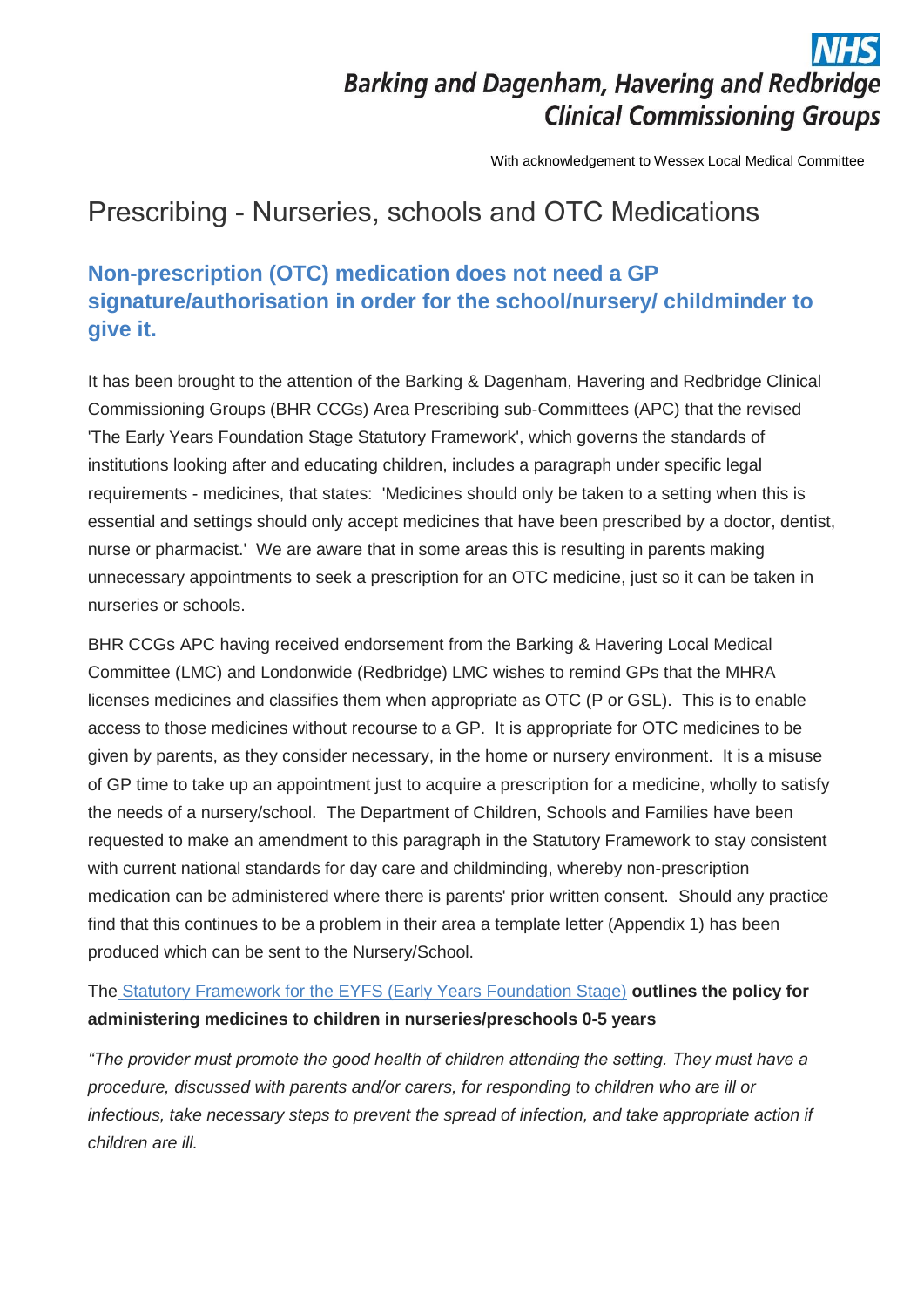*Providers must have and implement a policy, and procedures, for administering medicines. It must include systems for obtaining information about a child's needs for medicines, and for keeping this information up-to-date.*

*Training must be provided for staff where the administration of medicine requires medical or technical knowledge. Medicines must not usually be administered unless they have been prescribed for a child by a doctor, dentist, nurse or pharmacist (medicines containing aspirin should only be given if prescribed by a doctor).*

*Medicine (both prescription and non-prescription) must only be administered to a child where written permission for that particular medicine has been obtained from the child's parent and/or carer. Providers must keep a written record each time a medicine is administered to a child, and inform the child's parents and/or carers on the same day, or as soon as reasonably practicable".*

**Statutory guidance for governing bodies of maintained schools and proprietors of academies in England**: [Supporting Pupils at School with Medical Conditions -](https://www.gov.uk/government/uploads/system/uploads/attachment_data/file/484418/supporting-pupils-at-school-with-medical-conditions.pdf) December 2015

- *"No child under 16 should be given prescription or non-prescription medicines without their parent's written consent – except in exceptional circumstances where the medicine has been prescribed to the child without the knowledge of the parents. In such cases, every effort should be made to encourage the child or young person to involve their parents while respecting their right to confidentiality. Schools should set out the circumstances in which non-prescription medicines may be administered*
- *A child under 16 should never be given medicine containing aspirin unless prescribed by a doctor. Medication, e.g. for pain relief, should never be administered without first checking maximum dosages and when the previous dose was taken. Parents should be informed".*

This website is also a useful resource: [https://www.gov.uk/government/publications/supporting](https://www.gov.uk/government/publications/supporting-pupils-at-school-with-medical-conditions--3)[pupils-at-school-with-medical-conditions--3](https://www.gov.uk/government/publications/supporting-pupils-at-school-with-medical-conditions--3) 

Approved by BHR CCGS Area Prescribing sub-Committees: May 2017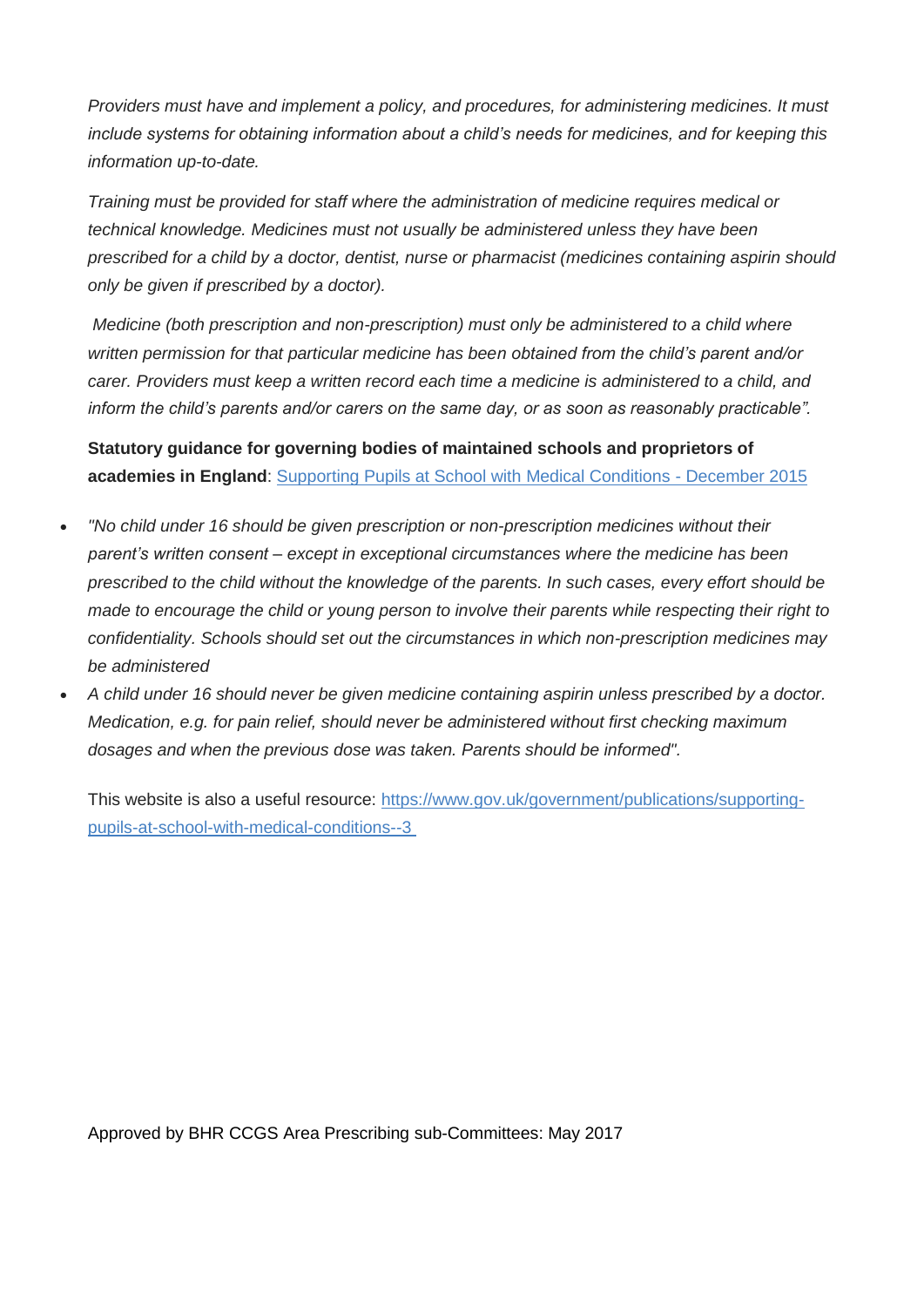#### Appendix 1

# **Barking and Dagenham, Havering and Redbridge Clinical Commissioning Groups**

With acknowledgement to Wessex Local Medical Committee

Becketts House 2-14 Ilford Hill Ilford Essex IG1 2QX Tel 0203.182 3133

Ref.GK/DB/35/2017

Dear Head Teacher,

#### **Re: Over-the-Counter (OTC) Medicines for Children**

I understand that the parents of ………………………. have recently been asked by your school to provide a prescription for over the counter medication as you will not administer such medication unless they are prescribed by a GP. The GP, Dr …………… is unable to oblige with this request.

GPs would not normally prescribe simple OTC medications for any patient, including children, and a doctor's prescription should not therefore be required before administering such medicines to a child.

MHRA licenses all medicines and classifies them as OTC when it considers it safe and appropriate that they may be used without a prescription.

It is appropriate therefore for OTC medicines to be given, or authorised, by parents when they consider it necessary. This may be in a home or nursery or school environment.

Barking & Dagenham, Havering and Redbridge Clinical Commissioning Groups (BHR CCGs) Area Prescribing sub-Committees (APC) would therefore consider it a misuse of GP time to provide an appointment for a child with the sole purpose of acquiring a prescription for an OTC medicine, to satisfy the ruling of a nursery or school.

The Statutory Framework for the Early Years Foundation Stage – effective April 2017 identifies current national standards for day care and childminding from birth to five, whereby non-prescription medication can be administered if the parent has given prior written consent for the administration of any medication.

The **Statutory Framework for the Early Years Foundation Stage – 3 rd April 2017** may be accessed at: [http://www.foundationyears.org.uk/files/2017/03/EYFS\\_STATUTORY\\_FRAMEWORK\\_2017.pdf](http://www.foundationyears.org.uk/files/2017/03/EYFS_STATUTORY_FRAMEWORK_2017.pdf)

For ease of reference it states (page 27):

Prescription medicines must not be administered unless they have been prescribed for a child by a doctor, dentist, nurse or pharmacist (medicines containing aspirin should only be given if prescribed by a doctor).

Medicine (both prescription and non-prescription) must only be administered to a child where written permission for that particular medicine has been obtained from the child's parent and/or carer. Providers must keep a written record each time a medicine is administered to a child, and inform the child's parents and/or carers on the same day, or as soon as reasonably practicable.